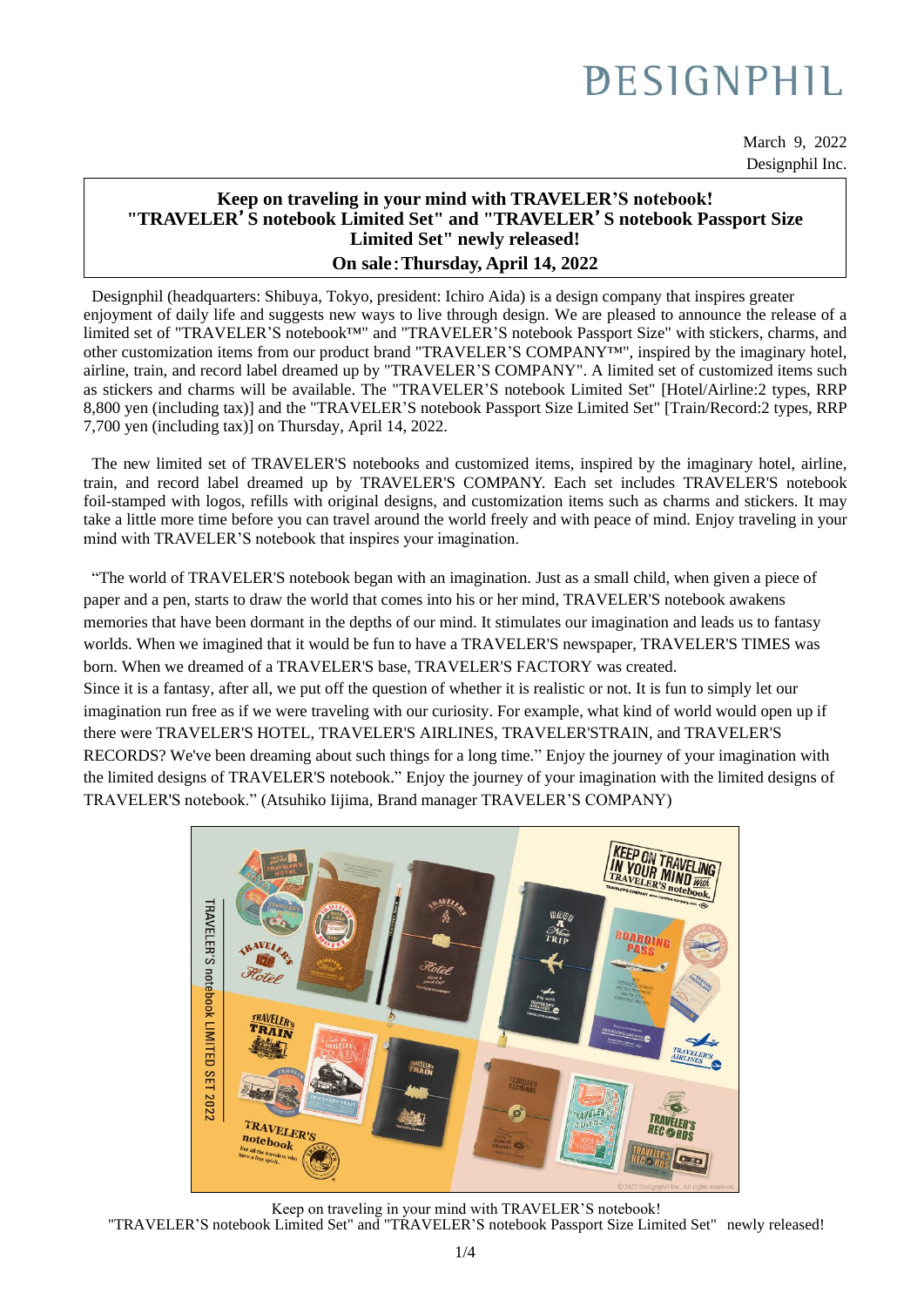### 【**Product Overview**】

### **"TRAVELER'S notebook Limited Set" (TRAVELER'S HOTEL/ TRAVELER'S AIRLINES)**

A set of "TRAVELER'S notebooks" and customizable items inspired by the imaginary "TRAVELER'S HOTEL" and "TRAVELER'S TRAIN" dreamed up by the "TRAVELER'S COMPANY". Comes in a paper box.

### **<TRAVELER'S HOTEL>**

|                               | . TRAVELER'S notebook (Brown)  Foil-stamped with the logo of TRAVELER'S HOTEL on the cover. |
|-------------------------------|---------------------------------------------------------------------------------------------|
| • Refill (Blank)              | Trunk design on the cover to symbolize travel.                                              |
| <b>BRASS</b> Charms (2 types) | 2 types of charms: A brass trunk charm that can be attached and glide along the             |
|                               | elastic of TRAVELER'S notebook and a miniature key charm.                                   |
| • Pencil                      | A quaint pencil (HB) that looks like a hotel room fixture.                                  |
| ·Stickers                     | 10 types of stickers that look like luggage labels.                                         |
| • Cotton bag                  | A cotton bag (olive) that can be used as a storage case for TRAVELER'S                      |
|                               | notebook.                                                                                   |

### **<TRAVELER'S AIRLINES>**

| <i aiklines="" kavelek="" s=""></i> |                                                                                              |
|-------------------------------------|----------------------------------------------------------------------------------------------|
|                                     | • TRAVELER'S notebook (Blue)  Foil-stamped with the logo of TRAVELER'S AIRLINES on the cover |
| • Refill (Blank)                    | Boarding pass design on the front cover                                                      |
| <b>BRASS</b> Charms (2 types)       | 2 types of charms: An brass airplane charm that can be attached and glide along              |
|                                     | the elastic of TRAVELER'S notebook and a miniature tag charm.                                |
| • Pencil                            | Pencil (HB) like in-flight goodies                                                           |
| • Stickers                          | 10 types of stickers that look like airplanes and baggage tags                               |
| • Cotton bag                        | A cotton bag (unbleached) that can be used as a storage case for TRAVELER'S                  |
|                                     | الملامية والمتعاملات                                                                         |

notebook.



## **"TRAVELER'S notebook Passport Size Limited Set"**

### **(TRAVELER'S TRAIN/ TRAVELER'S RECORDS)**

A set of "TRAVELER'S notebook Passport Size" and customization items, inspired by "TRAVELER'S TRAIN", the imaginary railroad dreamed up by TRAVELER'S COMPANY, and "TRAVELER'S RECORDS", a record label, respectively. Comes in a paper box.

### **<TRAVELER'S TRAIN>**

| <b>TRAVELER'S</b> notebook Passport Size (Black) Foil-stamped "TRAVELER'S TRAIN" logo on the front cover |                                                                                                     |  |
|----------------------------------------------------------------------------------------------------------|-----------------------------------------------------------------------------------------------------|--|
| • Refill (Blank)                                                                                         | Letterpress design of "TRAVELER'S TRAIN" on the cover                                               |  |
| <b>BRASS</b> Charm (1 type)                                                                              | A brass charm with the motif of the "TRAVELER'S TRAIN" locomotive that that                         |  |
|                                                                                                          | can be attached and glide along the elastic of TRAVELER'S notebook.                                 |  |
| • Stickers                                                                                               | 4 types of stickers featuring the locomotive of "TRAVELER'S TRAIN".                                 |  |
| • Stamps                                                                                                 | 2 types of stamps featuring "TRAVELER'S TRAIN" locomotive and<br>tickets.                           |  |
| • Cotton bag                                                                                             | A cotton bag (brown) that can be used as a storage case for "TRAVELER'S notebook<br>Passport Size". |  |
|                                                                                                          |                                                                                                     |  |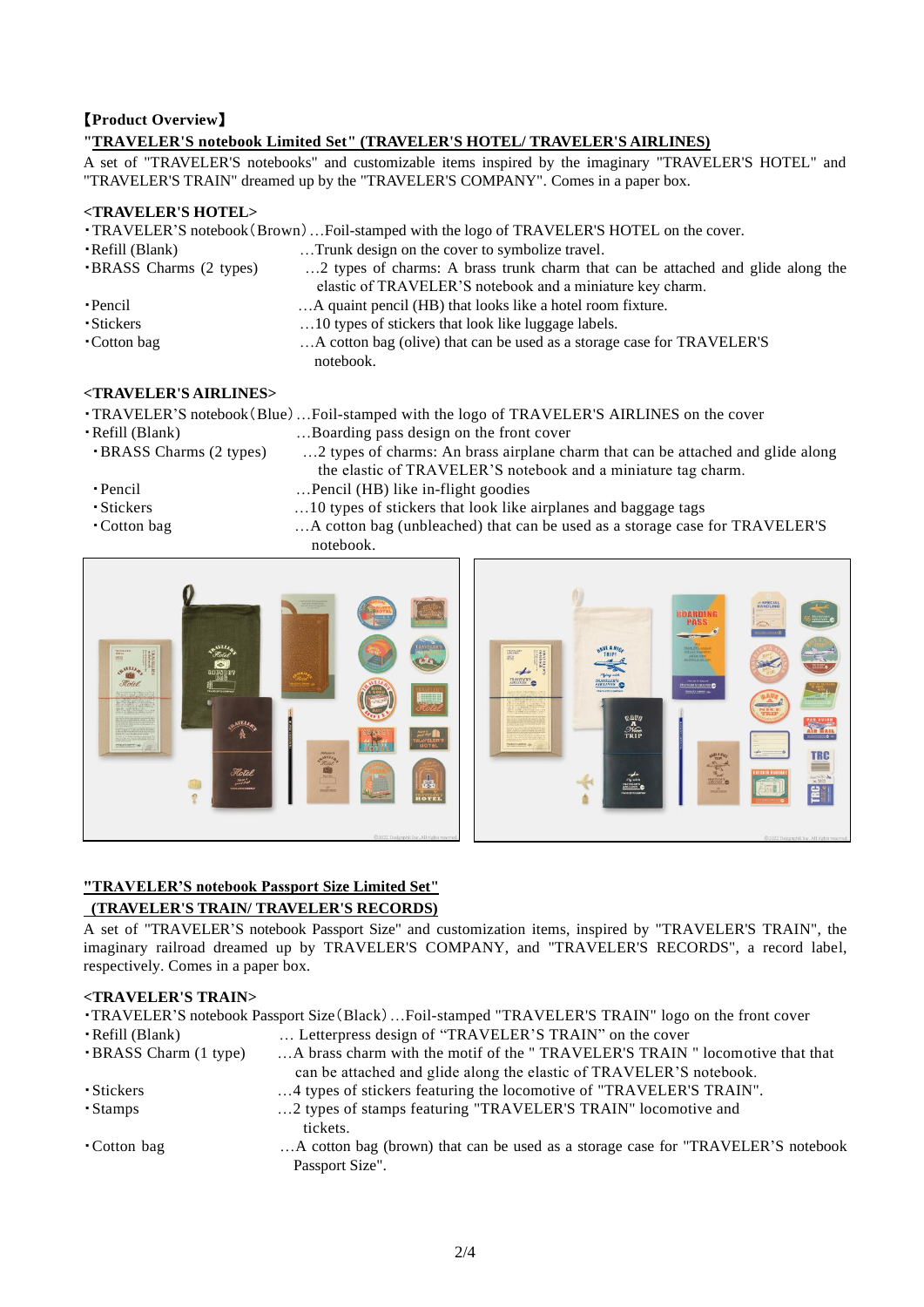### **<TRAVELER'S RECORDS>**

- ・TRAVELER'S notebook Passport Size(Camel)…The logo of TRAVELER'S RECORDS is engraved on the cover.
- ・Refill (Blank) …Letterpress design of a cassette tape on the cover
- ・BRASS Charm (1 type) …A brass charm with an analog record motif that is designed to spin when it is attached to the elastic of TRAVELER'S notebook.
- 
- ・Stickers …4 types of stickers with designs of musical instruments, boom boxes, etc. ・Stamps …2 types of stamps with designs of records and cassette tapes.
- 
- ・Cotton bag …A cotton bag (khaki) that can be used as a storage case for "TRAVELER'S notebook Passport



For more details on these products, see the TRAVELER'S COMPANY website [\(www.travelers-company.com\)](http://www.travelers-company.com/).